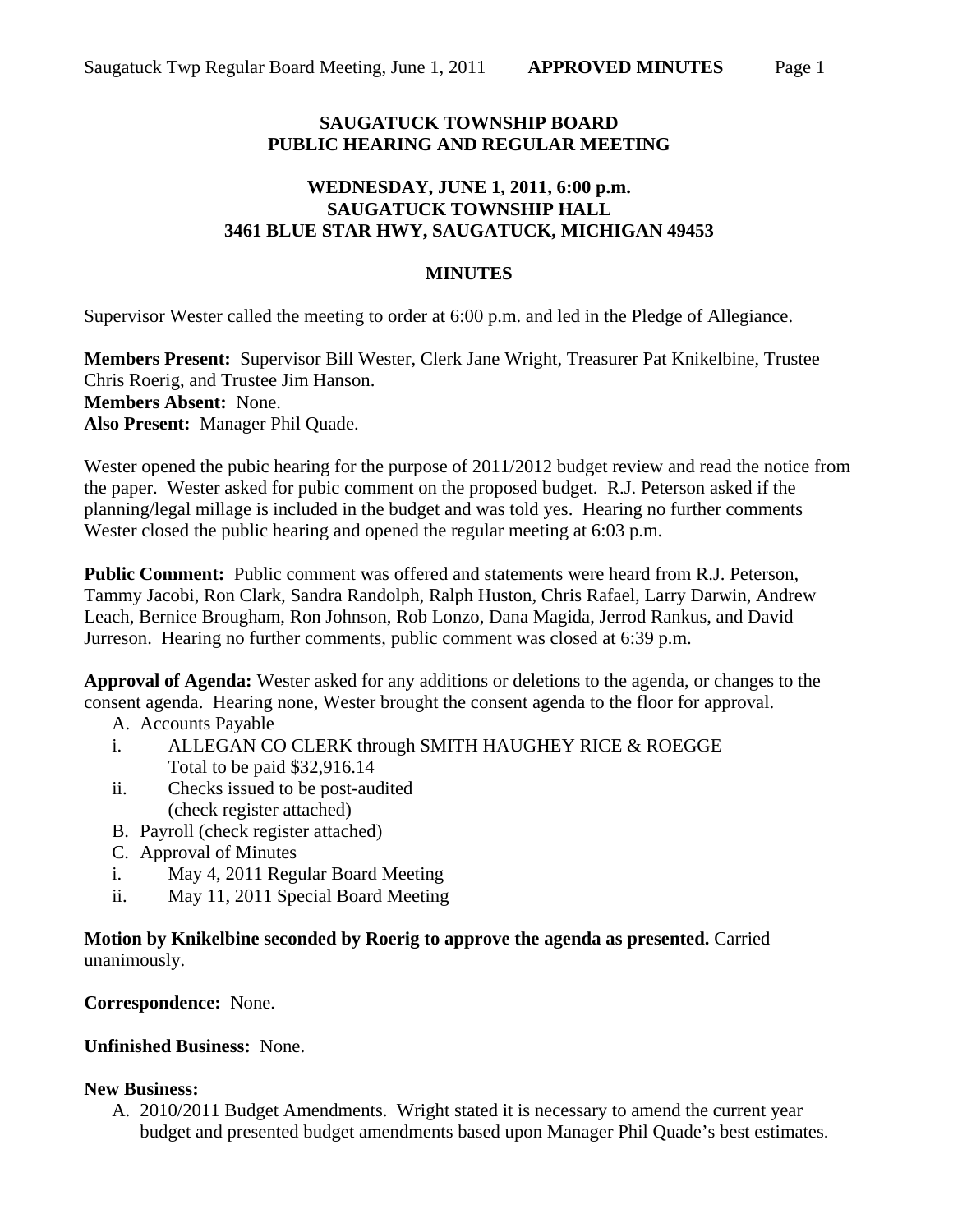**Motion by Wright, seconded by Hanson that the 2011 Appropriations Act be amended as presented.** Motion carried unanimously.

- B. Review and Adopt 2011/2012 Budget. Wright stated the Board held a budget workshop and several concerns were incorporated into the proposed budget. Roerig noted the elected official portion of the Clerk and Treasurer salaries are being reduced and can not be done without written approval of the elected officials. Quade agreed to prepare written statements and board agreed to hold a special meeting to adopt the budget after receipt and review of the statements. **Motion by Wright, seconded by Wester to table the 2011/2012 budget adoption to a special meeting later in June.** Motion carried unanimously.
- C. Review and Adopt 2011/2012 Fire District Budget. Wright introduced Eric Beckman as the Township Fire Representative and asked him to present the budget. Beckman reviewed the proposed budget, highlighted several important facts, and concluded with the property tax millage used to support the budget will remain the same as current year at 1.16 mills. **Motion by Roerig, seconded by Wester to approve the 2011/2012 Fire District Budget as presented.** Motion carried unanimously.
- D. Commission Term Expirations/Appointments. Wester stated one Zoning Board of Appeal term and two Planning Commissioner terms are expiring at the end of the month. Board discussed placing an advertisement for interested individuals and agreed to address the appointments at the July meeting.
- E. Appointment to Parks Commission. Roerig verified the Parks Commission met and voted to recommend Jim Searing to the Park Commission vacancy. **Motion by Roerig seconded by Hanson to appoint Jim Searing to the vacant Park Commission seat.** Carried unanimously.
- F. Resolution for Poverty/Hardship Exemption. Wester presented Resolution 2011-04 that would set the 2011 Poverty/Hardship Exemption annual allowable income levels to the 2011 Federal Poverty Guidelines. Roerig verified this is an annual resolution the Assessor requires. **Motion by Roerig, seconded by Knikelbine to adopt Resolution 2011-04 as presented.** Roll call vote: Hanson-yes, Wright-yes, Knikelbine-yes, Roerig-yes, Wester-yes. Resolution declared adopted.
- G. Resolution to Impose a Moratorium on Medical Marijuana Dispensaries. Hanson stated the township is not involved in deciding whether the voters of the State did or did not make a good decision in legalizing medical marijuana, only to amend the zoning to specifically address the use. He added the resolution only instills a moratorium on new uses until the Planning Commission can address the issue. Board discussion took place. **Motion by Roerig, seconded by Hanson to adopt the resolution as presented.** Additional discussion took place and concern was raised the resolution would conflict with existing businesses. Slight language modification was suggested to exclude currently licensed dispensaries from the moratorium. Roerig withdrew his motion and Hanson withdrew his second. **Motion by Roerig, seconded by Hanson to adopt the resolution as amended.** Roll call vote: Wester-yes, Roerig-yes, Wright-yes, Hanson-yes, Knikelbine-yes. Resolution declared adopted.
- H. Resolution to Adopt MERS Benefit Program H. Quade stated the resolution reflects the board's desire to eliminate the current "defined benefit" retirement program from future newly hired employees and to offer only a "hybrid plan with a defined contribution component" retirement program to them instead. Board discussion took place and it was noted this action follows best practice standards for government going forward. **Motion by Wester, seconded by Hanson to adopt the MERS Benefit Program H Resolution and authorize the Clerk to sign the Adoption Agreement as presented.** Motion carried unanimously.